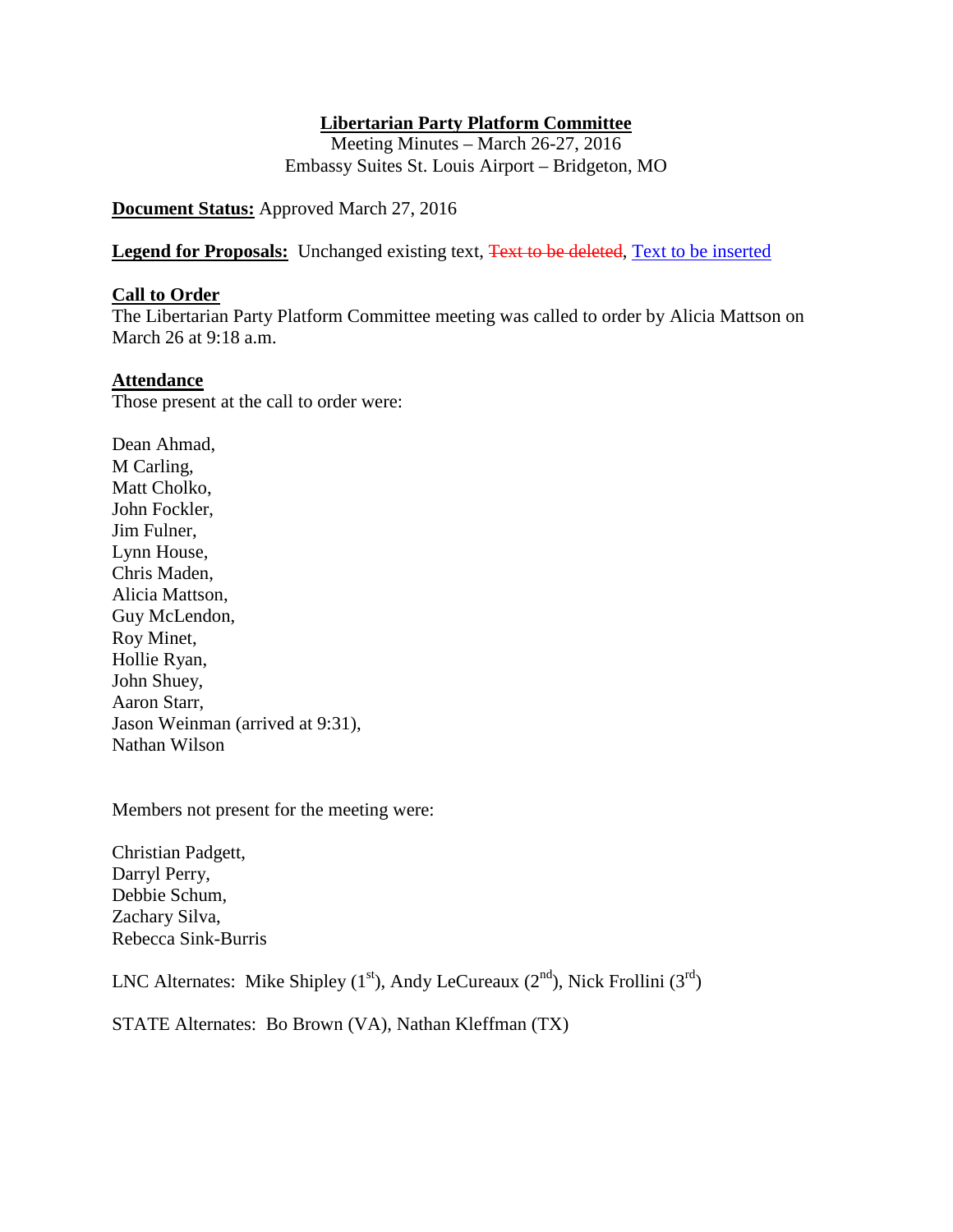#### **Agenda Adoption**

Ms. Mattson proposed an agenda with a ten minute time limit for each item. The agenda was adopted with amendments.

Alicia Mattson proposed the following item (as amended):

### **1.0 Personal Liberty - (Mattson) - clarify accepting consequences is an obligation**

#### 1.0 Personal Liberty

Individuals should be free to make choices for themselves and  $\frac{1}{2}$  must accept responsibility for the consequences of the choices they make. Our support of an individual's right to make choices in life does not mean that we necessarily approve or disapprove of those choices. No individual, group, or government may initiate force against any other individual, group, or government.

The motion was adopted as amended without objection.

### **1.0 Personal Liberty (Minet) – address adult/children distinctions**

Roy Minet moved the following item:

#### 1.0 Personal-Individual Liberty

Adults Individuals should be free to make choices for themselves and to accept responsibility for the consequences of the choices they make. Parents or legal guardians are entirely responsible for raising their children and have the right to nurture them in accordance with their own standards and beliefs, unless a jury of peers finds abuse, neglect or reckless endangerment. Children gain rights as they mature and develop the ability to understand and accept responsibility for the consequences of their actions. Our support of an individual's right to make choices in life does not mean that we necessarily approve or disapprove of those any particular choices. No individual, group or government may initiate force against any other individual, group or government.

#### 3.5 Rights and Discrimination

Libertarians embrace the concept that all people are born with certain inherent rights. We reject the idea that a natural right can ever impose an obligation upon others to fulfill that "right." We condemn bigotry as irrational and repugnant. Government should neither deny nor abridge any individual's human right based upon sex, wealth, ethnicity, creed, age, national origin, personal habits, political preference or sexual orientation. Members of private organizations retain their rights to set whatever standards of association they deem appropriate, and individuals are free to respond with ostracism, boycotts and other free market solutions. Parents, or other guardians, have the right to raise their children according to their own standards and beliefs. This statement shall not be construed to condone child abuse or neglect.

This item was postponed until after the consideration of new 1.6. Later, this item was postponed until after the consideration 1.7.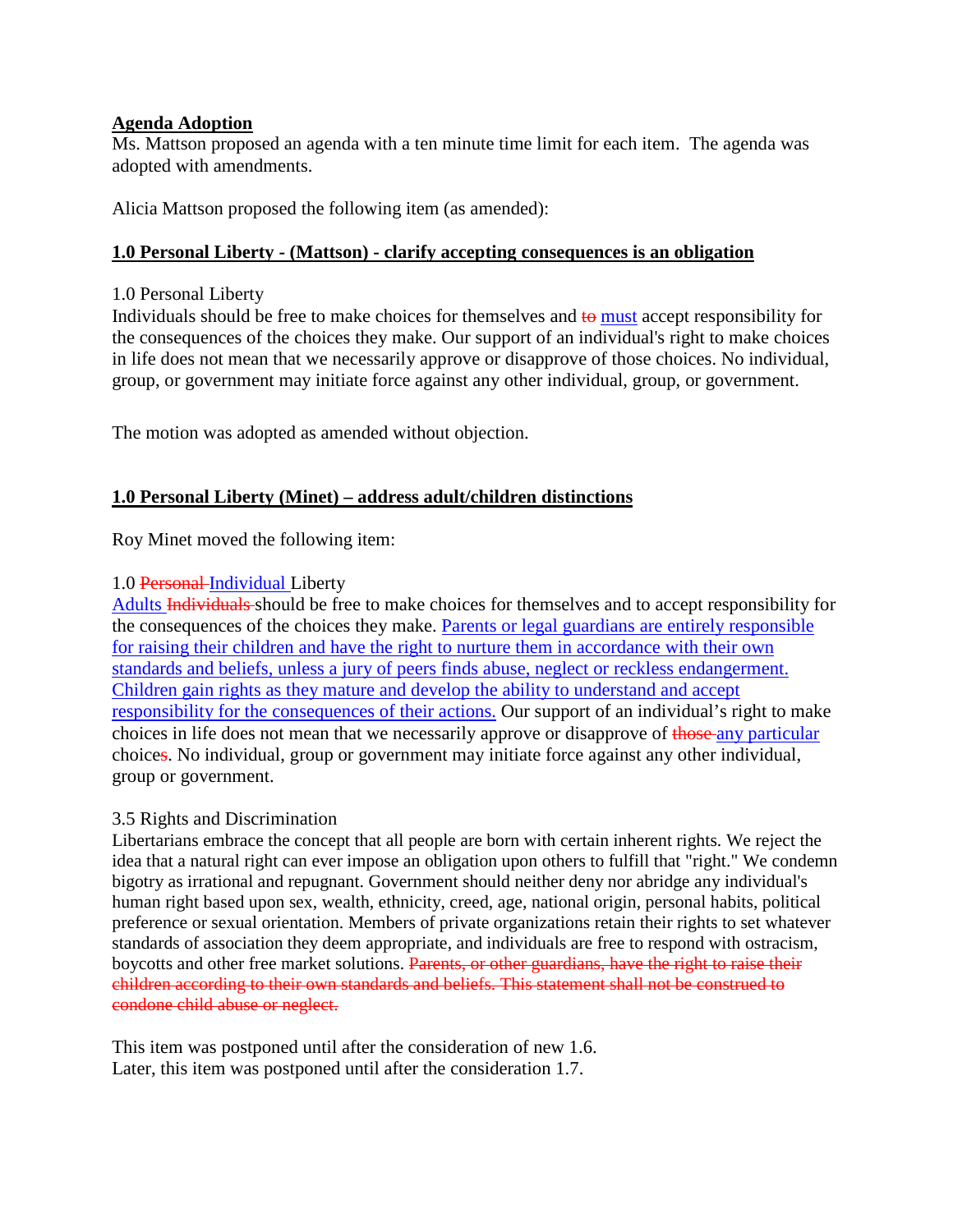# **New 1.6 Parental Rights plank (Starr) – move language from plank 3.5**

Aaron Starr moved the following item:

#### 1.6 Parental Rights

Parents, or other guardians, have the right to raise their children according to their own standards and beliefs. This statement shall not be construed to condone child abuse or neglect.

#### 3.5 Rights and Discrimination

Libertarians embrace the concept that all people are born with certain inherent rights. We reject the idea that a natural right can ever impose an obligation upon others to fulfill that "right." We condemn bigotry as irrational and repugnant. Government should neither deny nor abridge any individual's human right based upon sex, wealth, ethnicity, creed, age, national origin, personal habits, political preference or sexual orientation. Members of private organizations retain their rights to set whatever standards of association they deem appropriate, and individuals are free to respond with ostracism, boycotts and other free market solutions. Parents, or other guardians, have the right to raise their children according to their own standards and beliefs. This statement shall not be construed to condone child abuse or neglect.

The motion was adopted 11-1.

### **Amend new 1.6 Parental Rights (Starr) – amend language moved from 3.5 (contingent on prior motion)**

Aaron Starr introduced the following item (as amended):

1.6 Parental Rights and Responsibilities

Parents, or other guardians, have the right to raise their children according to their own standards and beliefs. This statement shall not be construed to condone child abuse or neglect. Children do not begin life as fully autonomous beings capable of making rational decisions. Parents and guardians have a duty to provide for their children and develop them into adults. Their right to do so in accordance with their standards and beliefs should be legally respected, so long as they do not engage in abuse, neglect, or reckless endangerment.

The main motion was adopted 9-2.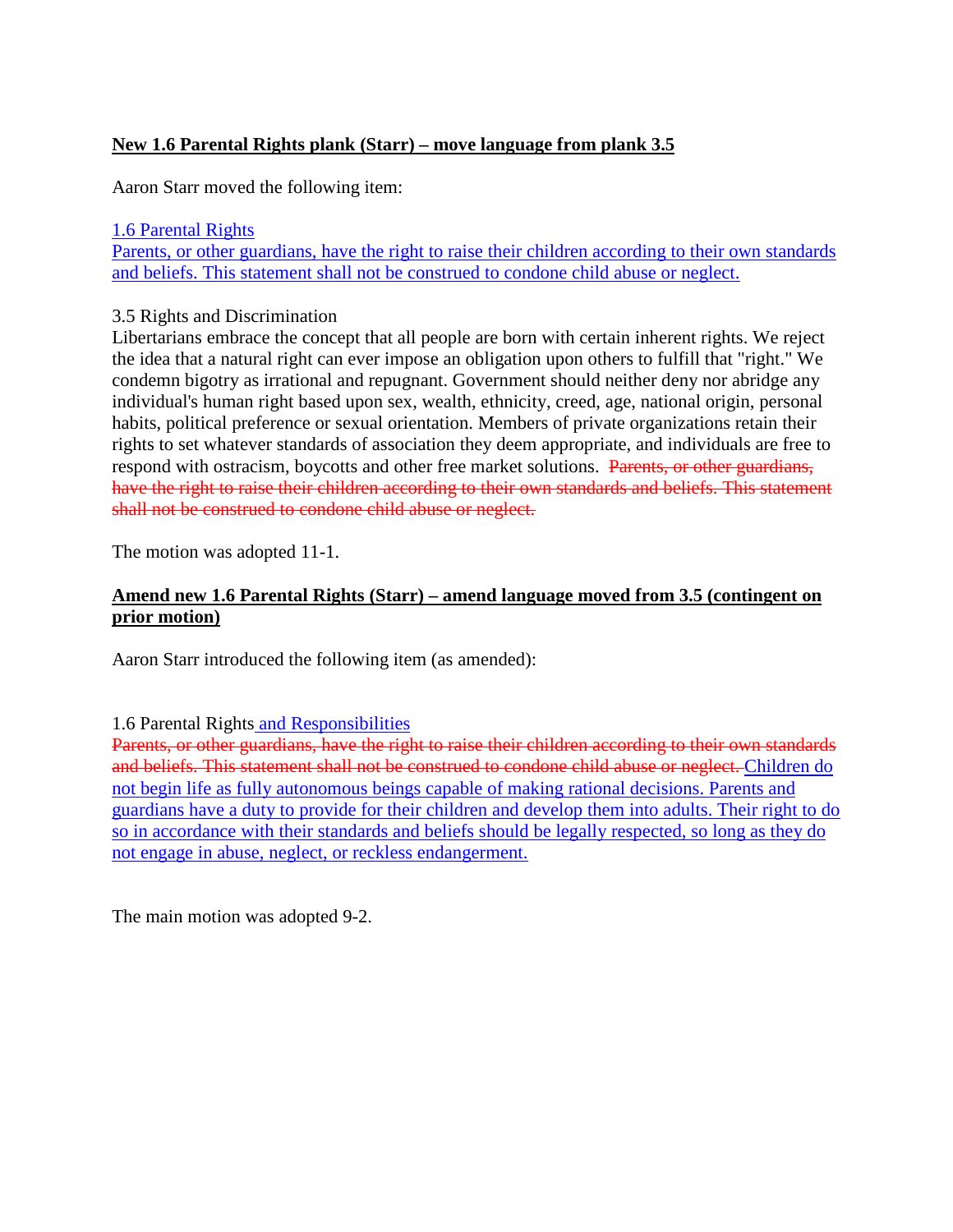## **1.6 Crime and Justice (Mattson) – general editorial cleanup**

Alicia proposed the following item, which was amended:

## 1.6 Crime and Justice

The prescribed role of gGovernment exists is to protect the rights of every individual, including the right to life, liberty and property. Criminal laws should be limited in their application to violations of the rights of others through force or fraud, or to deliberate actions that place others involuntarily at significant risk of harm. Therefore, wWe favor the repeal of all laws creating "crimes" without victims, such as the use of drugs for medicinal or recreational purposes, since only actions that infringe on the rights of others can properly be termed crimes. Individuals retain the right to voluntarily assume risk of harm to themselves. We support restitution to the victim to the fullest degree possible at the expense of the criminal or the negligent wrongdoer. We oppose reduction of constitutional safeguards of the rights of the criminally accused. The constitutional rights of the criminally accused, including due process, a speedy trial, legal counsel, trial by jury, and the legal presumption of innocence until proven guilty, must not be denied preserved. We assert the common-law right of juries to judge not only the facts but also the justice of the law.

The motion was adopted as amended 10-3.

Afterward, a motion was adopted to add an item to the agenda entitled Jury Service to be considered immediately. John Fockler then moved the following:

#### 1.6 Crime and Justice

Government exists to protect the rights of every individual including life, liberty and property. Criminal laws should be limited to violation of the rights of others through force or fraud, or deliberate actions that place others involuntarily at significant risk of harm. We favor the repeal of all laws creating "crimes" without victims, such as the use of drugs for medicinal or recreational purposes, since only actions that infringe on the rights of others can properly be termed crimes. Individuals retain the right to voluntarily assume risk of harm to themselves. We support restitution to the victim to the fullest degree possible at the expense of the criminal or the negligent wrongdoer. We oppose reduction of constitutional safeguards of the rights of the criminally accused. The rights of due process, a speedy trial, legal counsel, trial by jury, and the legal presumption of innocence until proven guilty, must not be denied. We assert the commonlaw right of juries to judge not only the facts but also the justice of the law. The right to serve on juries should not be abridged by reason of conscience or political opinion.

The motion was not adopted 3-10.

M Carling moved to postpone all items concerning 2.2 Environment to after lunch. It was adopted.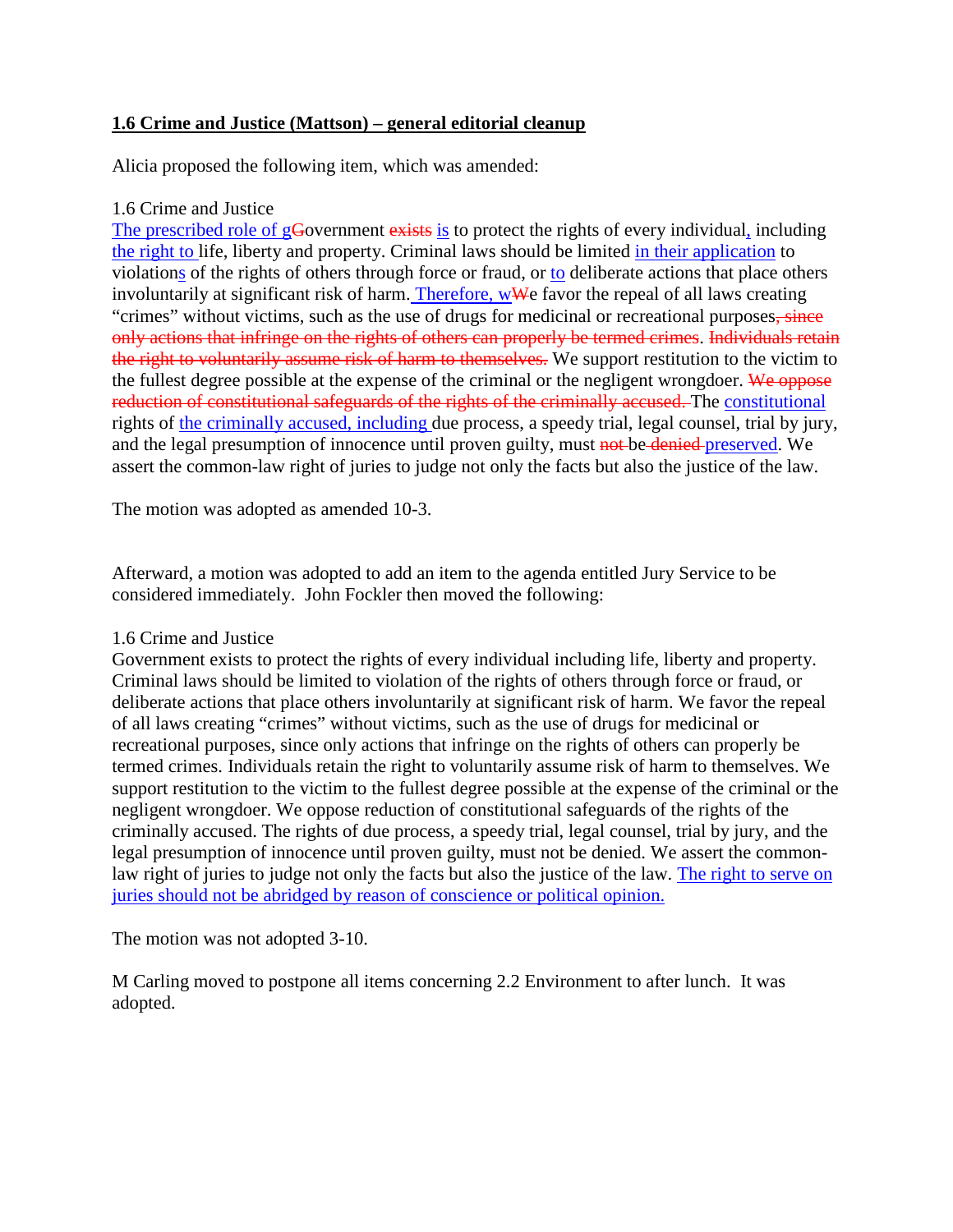## **2.3 Energy and Resources (Mattson) – delete**

Alicia Mattson moved the following:

2.3 Energy and Resources While energy is needed to fuel a modern society, government should not be subsidizing any particular form of energy. We oppose all government control of energy pricing, allocation, and production.

Motion was adopted 8-7.

## **2.4 Government Finance & Spending (Starr) – split into multiple planks**

Aaron Starr moved the following (as amended):

2.4 Government Finance and Spending Taxation

All persons are entitled to keep the fruits of their labor. We call for the repeal of the income tax, the abolishment of the Internal Revenue Service and all federal programs and services not required under the U.S. Constitution. We oppose any legal requirements forcing employers to serve as tax collectors. So that States shall serve as a check and balance against expanding government, we advocate repeal of the income tax and the abolishment of the Internal Revenue Service, and advocate that the U.S. Government be funded solely by States in proportion to population.

## 2.5 Balanced Budget

Government should not incur debt, which burdens future generations without their consent. We support the passage of a "Balanced Budget Amendment" to the U.S. Constitution, provided that the budget is balanced exclusively by cutting expenditures, and not by raising taxes. No government should incur debt, which burdens future generations without their consent and is therefore a form of taxation without representation.

The Starr motion was adopted after amendment by 8-7.

The committee adjourned for lunch at 12:25 until 1:45 pm.

The committee came back to order at 1:55 pm.

#### **2.2 Environment (Carling) - rewrite**

M Carling moved the following:

#### 2.2 Environment

We support a clean and healthy environment and sensible use of our natural resources. Private landowners and conservation groups have a vested interest in maintaining natural resources. Pollution and misuse of resources cause damage to our ecosystem. Governments, unlike private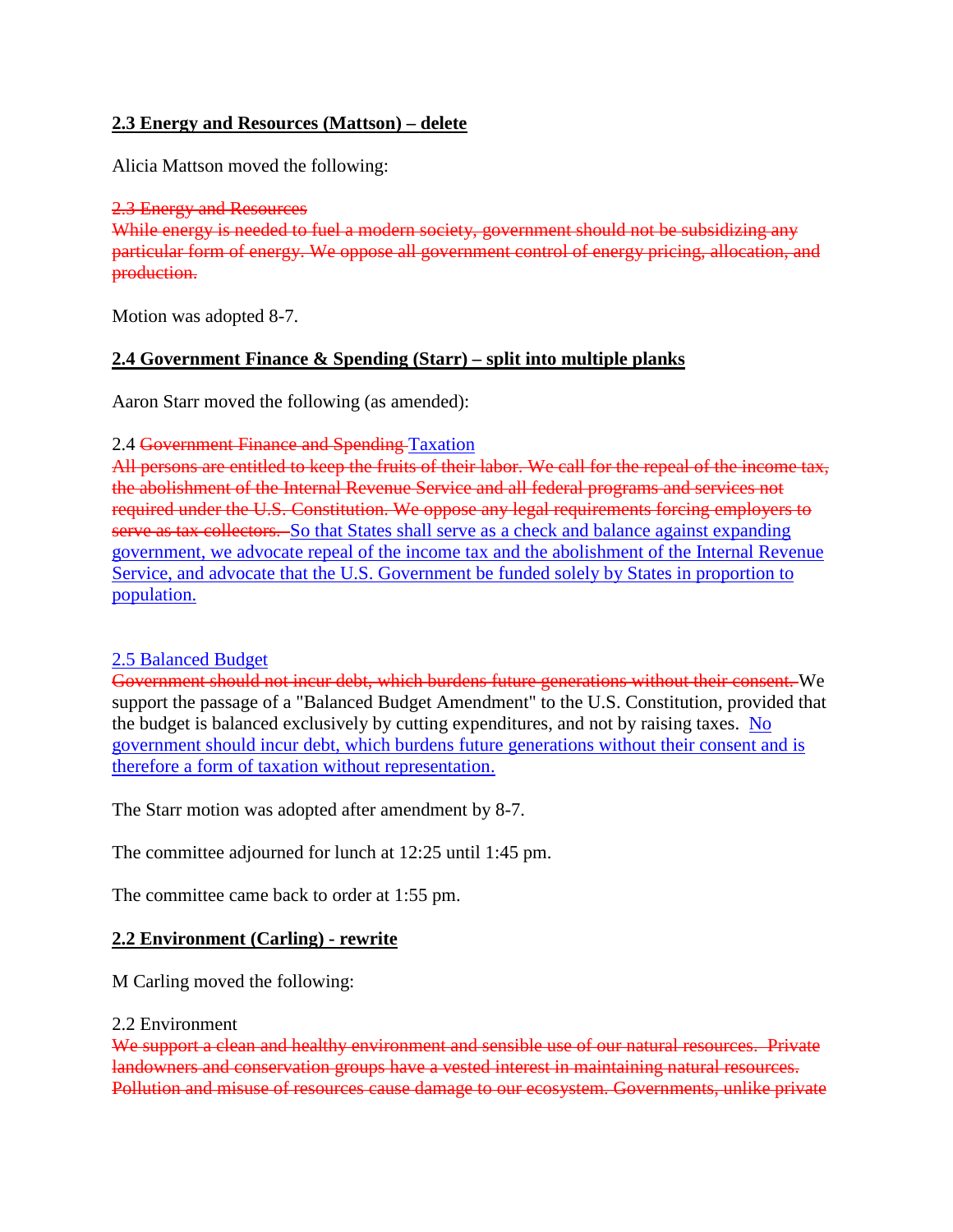businesses, are unaccountable for such damage done to our environment and have a terrible track record when it comes to environmental protection. Protecting the environment requires a clear definition and enforcement of individual rights in resources like land, water, air, and wildlife. Free markets and property rights stimulate the technological innovations and behavioral changes required to protect our environment and ecosystems. We realize that our planet's climate is constantly changing, but environmental advocates and social pressure are the most effective means of changing public behavior.

Individual rights are pointless without a clean, healthy environment capable of sustaining human life. Competitive free markets and property rights stimulate the technological innovations and behavioral changes required to protect our environment and ecosystems. Private landowners and conservation groups have a vested interest in maintaining natural resources. Governments are unaccountable for damage done to our environment and have a terrible track record when it comes to environmental protection. Protecting the environment requires a clear definition and enforcement of individual rights and responsibilities regarding resources like land, water, air, and wildlife. Where damages can be proven and quantified in a court of law, restitution to the injured parties must be required.

The main motion was adopted 12-1. (Dr. Ahmad requested that the minutes note that he voted in favor of the motion so that he may bring up the item for amendment at a later time.)

The body gave unanimous consent that this item would be on the agenda the second day.

The other agenda items related to 2.2 were deemed moot and we moved to the next item of business.

## **2.5 Money & Financial Markets (Minet) – amend final sentence, return to sound money**

Roy Minet moved the following:

2.5 Money and Financial Markets

We favor free-market banking, with unrestricted competition among banks and depository institutions of all types. Markets are not actually free unless fraud is vigorously combated and neither profits nor losses are socialized. Individuals engaged in voluntary exchange should be free to use as money any mutually agreeable commodity or item. We support a halt to inflationary monetary policies and unconstitutional legal tender laws.

The motion was adopted 10-3.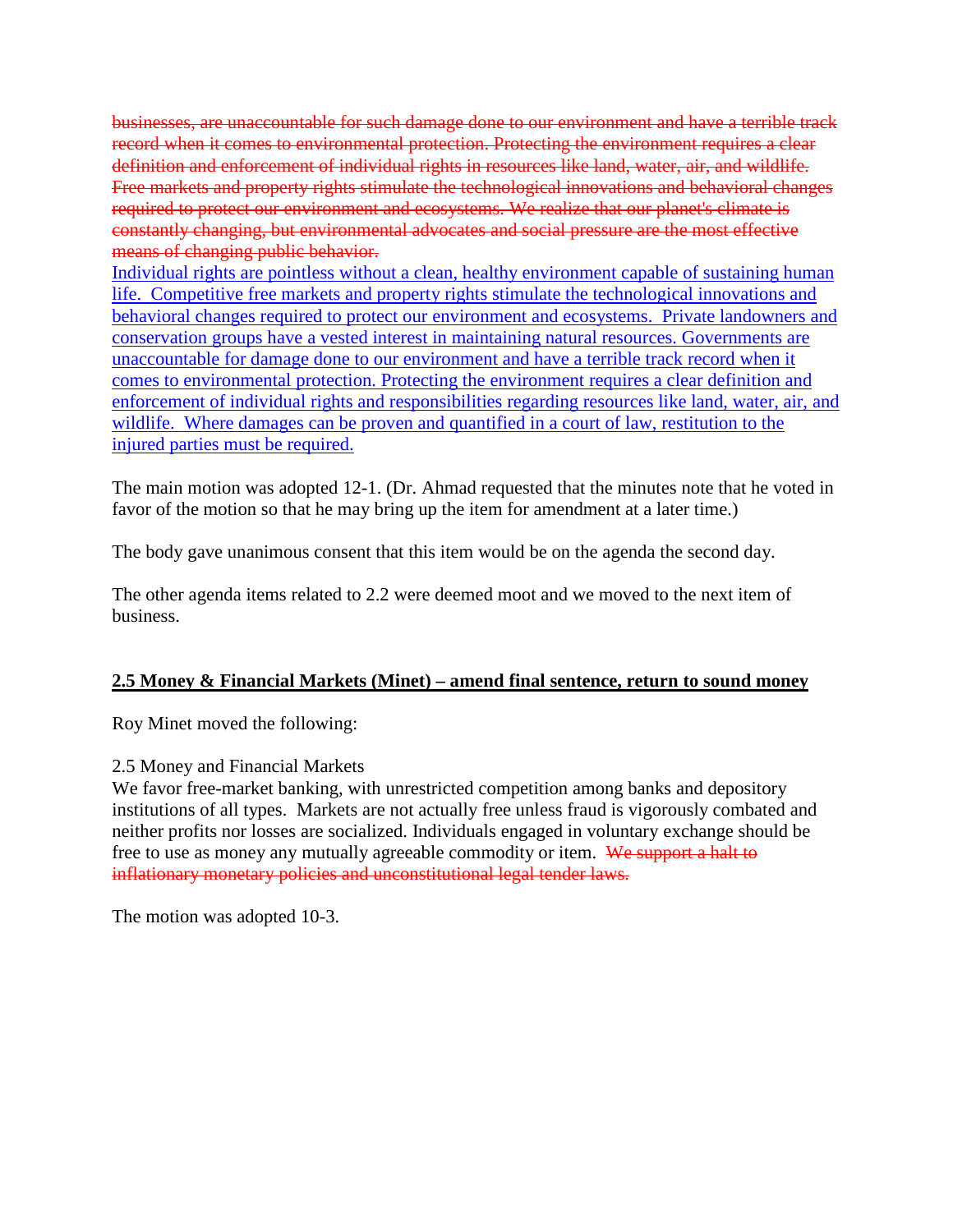## **2.5 Money & Financial Markets (Minet/Carling) – rephrase "neither profits nor losses are socialized"**

Roy Minet made the following motion (after amendments):

## 2.5 Money and Financial Markets

We favor free-market banking, with unrestricted competition among banks and depository institutions of all types. Markets are not actually free unless fraud is vigorously combated and neither profits nor losses are socialized. Those who enjoy the possibility of profits must not impose risks of losses upon others, such as through government guarantees or bailouts. Individuals engaged in voluntary exchange should be free to use as money any mutually agreeable commodity or item. We support a halt to inflationary monetary policies and unconstitutional legal tender laws.

The motion was adopted 13-0.

# **New 2.7 Intellectual Monopoly and File Sharing (Fulner) – new plank**

Jim Fulner moved the following:

# 2.7 Intellectual Monopoly and File Sharing

The phrase "intellectual property" is a misnomer. What the state calls intellectual property is more accurately referred to as "Intellectual Monopoly" as the state grants a monopoly on the use of an idea or goods and services derived from an idea to a certain limited group. We call for the elimination of the protection of such monopoly thereby freeing the market, encouraging content providers and product developers to improve on existing products thereby bringing more and better choices to the market.

In particular we call for the end of the prohibition of online file sharing, just as we oppose all victimless crimes. When content is shared it is not stolen as no one loses any property, only a potential loss of some future revenue, which is natural in any open market.

The motion was not adopted 3-12.

# **New 2.8 Public Employees (Starr) – new plank**

Aaron Starr moved the following (as amended):

2.8 Government Employees

We favor repealing any requirement that one must join or pay dues to a union as a condition of government employment. We advocate replacing defined-benefit pensions with definedcontribution plans, as are commonly offered in the private sector, so as not to impose debt on future generations without their consent.

The motion was adopted as amended 12-1.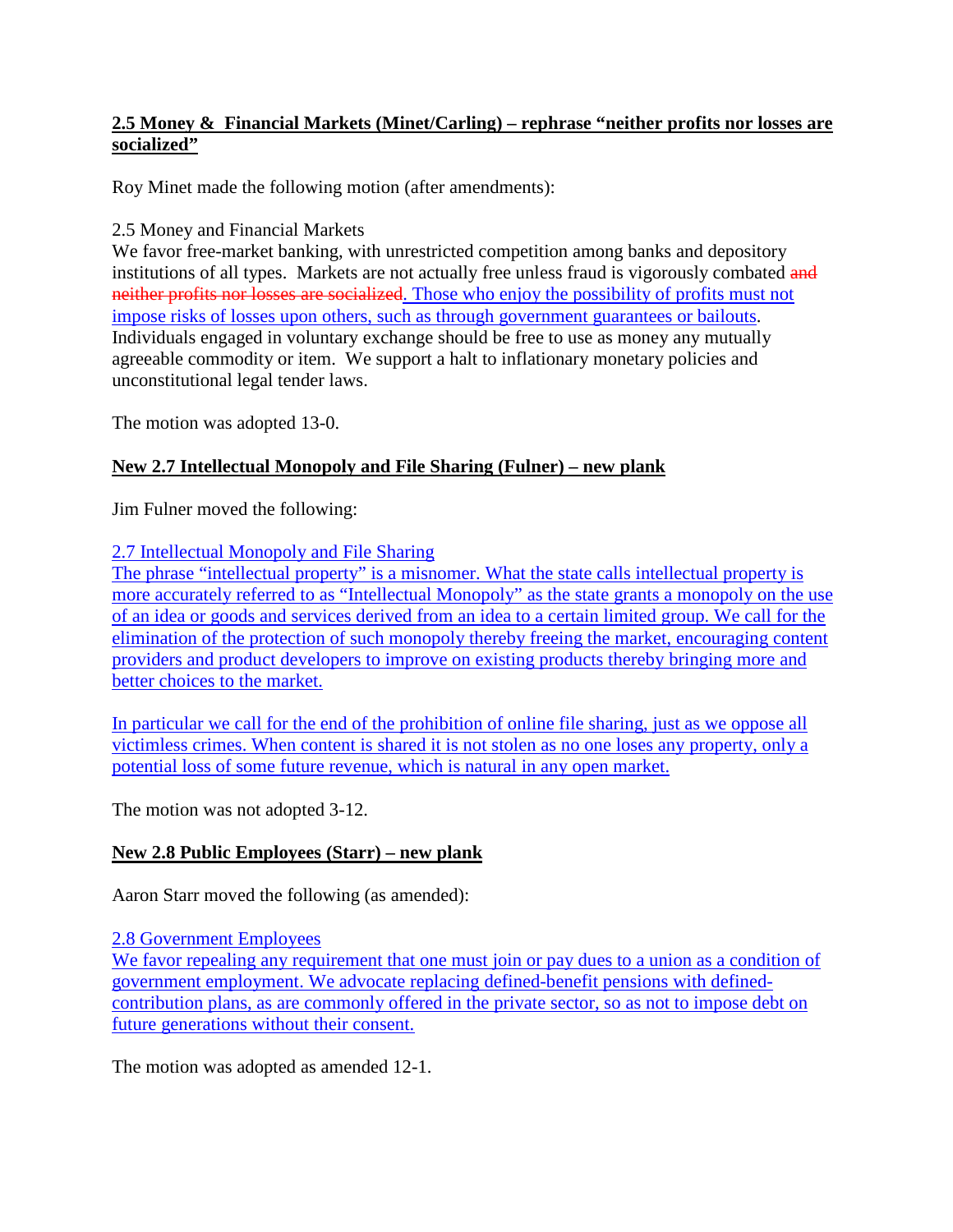# **2.10 Retirement & Income Security (Minet) – insert "even"**

Roy Minet moved the following:

## 2.10 Retirement and Income Security

Retirement planning is the responsibility of the individual, not the government. Libertarians would phase out the current government-sponsored Social Security system and transition to a private voluntary system. The proper and most effective source of help for the poor is the voluntary efforts of private groups and individuals. We believe members of society will become even more charitable and civil society will be strengthened as government reduces its activity in this realm.

The motion was adopted 10-3.

# **1.5 Abortion (Starr) – Same as Email Ballot 08 but with "along" instead of "across" (contingent on adoption of all previous motions on Abortion)**

Aaron Starr moved the following:

## 1.5 Abortion

Libertarians along the spectrum present logical arguments in support of their principled positions on abortion. While we may respectfully disagree on the subject of when individual rights begin, we are united in our belief that taxpayers should not be forced to pay for other people's abortions. Moreover, we advocate eliminating regulations that prohibit over-the-counter sales of contraceptives, which prevent unwanted pregnancies.

A point of order was raised as to whether this item may be introduced because it is not substantively different than the original motion. Chair Mattson put the question to the committee to decide and it decided that the motion to introduce this was in order.

The Starr motion was adopted 6-5.

## **1.5 Abortion (Minet) – alternative new language**

Roy Minet moved the following to rescind the four prior abortion recommendations (as amended) and adopt the following instead:

## 1.5 Reproduction

As defenders of individual rights, the legal definition for when a new individual comes into existence is of fundamental importance to libertarians. Libertarians strongly hold differing views on this sensitive issue. Libertarians do agree that abortions should be minimized through voluntary use of reproductive technologies and in-utero adoption, and that government must never subsidize abortion. Also, government must not restrict or subsidize reproductive technologies or adoption.

The motion was not adopted 3-9.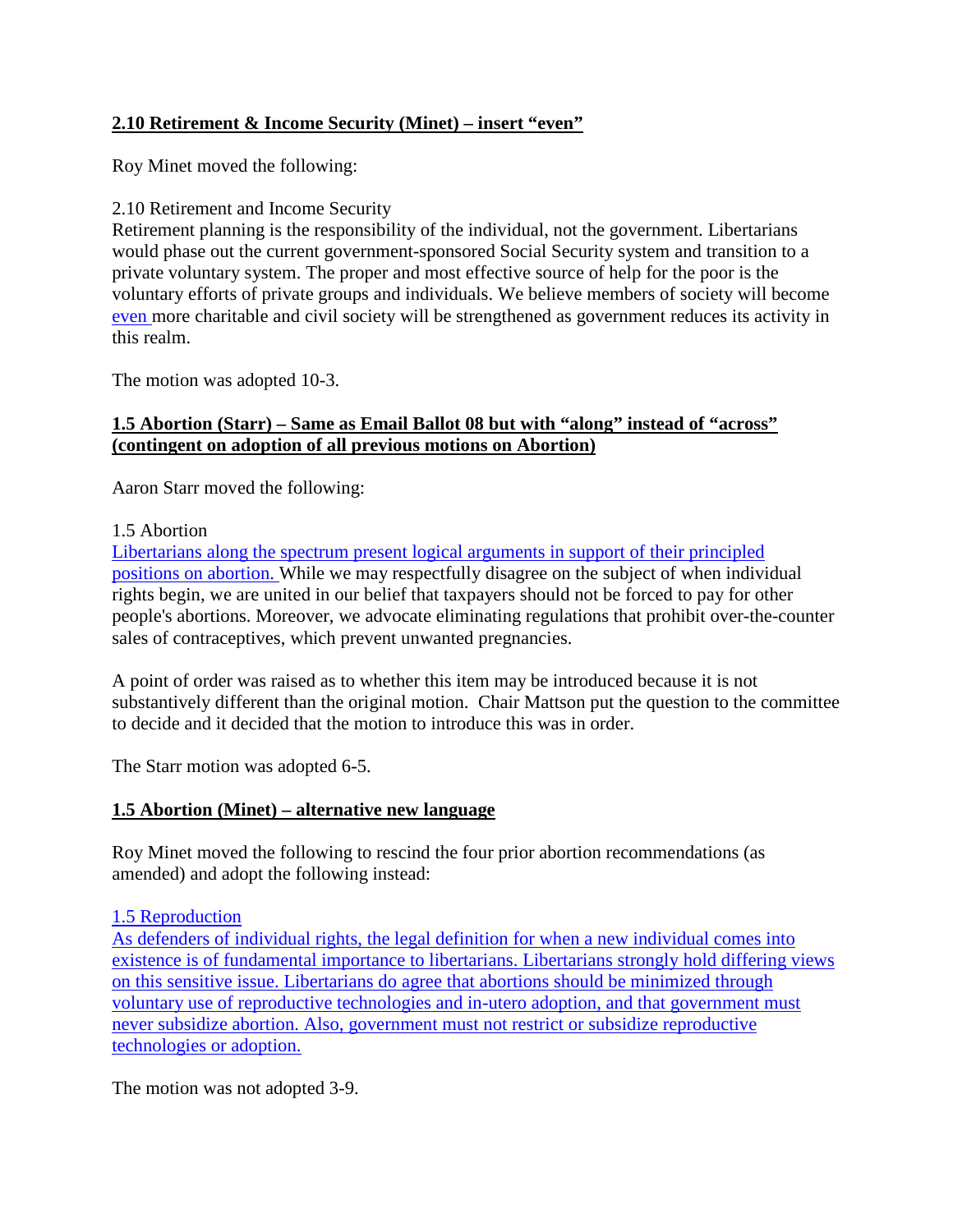# **3.0 Securing Liberty (Fulner) - rewrite**

Jim Fulner moved the following:

### 3.0 Securing Liberty

The protection of individual rights is the only proper purpose of government. Government is constitutionally limited so as to prevent the infringement of individual rights by the government itself. The federal government is constitutionally limited so as to prevent the infringement of individual rights by the government itself. The principle of non-initiation of force should guide the relationships between governments. To secure liberty governments should do nothing more than protect individual rights.

The motion was not adopted 3-11.

It was moved and adopted that we would adjourn at 6:00 pm until 9:00 am tomorrow.

# **3.4 Free Trade and Migration (Cholko) – remove first sentence & change title**

Matt Cholko moved the following:

## 3.4 Free Trade and Migration

We support the removal of governmental impediments to free trade. Political freedom and escape from tyranny demand that individuals not be unreasonably constrained by government in the crossing of political boundaries. Economic freedom demands the unrestricted movement of human as well as financial capital across national borders. However, we support control over the entry into our country of foreign nationals who pose a credible threat to security, health or property.

The motion was not adopted 2-11.

## **3.4 Free Trade and Migration (Cholko) – replace second sentence**

Matt Cholko moved the following motion (as amended):

## 3.4 Free Trade and Migration

We support the removal of governmental impediments to free trade. Individuals, goods, and financial capital must not be unreasonably constrained by government from crossing political boundaries so as to facilitate economic freedom, political freedom, and escape from tyranny. Political freedom and escape from tyranny demand that individuals not be unreasonably constrained by government in the crossing of political boundaries. Economic freedom demands the unrestricted movement of human as well as financial capital across national borders. However, we support control over the entry into our country of foreign nationals who pose a credible threat to security, health or property.

The main motion was adopted as amended 8-7.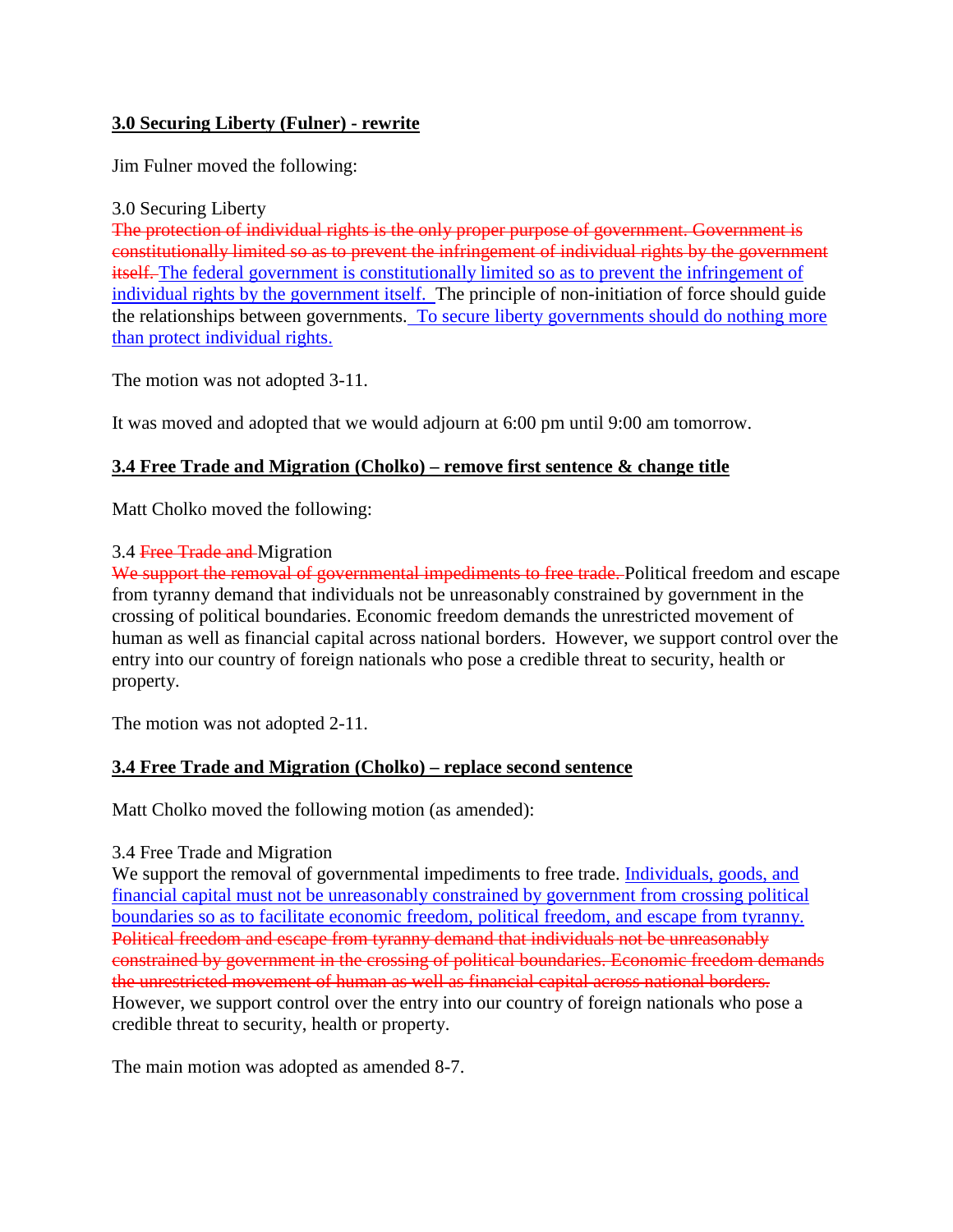# **3.4 Free Trade and Migration (Cholko) – remove final sentence**

Matt Cholko moved the following motion (as amended):

### 3.4 Free Trade and Migration

We support the removal of governmental impediments to free trade. Political freedom and escape from tyranny demand that individuals not be unreasonably constrained by government in the crossing of political boundaries. Economic freedom demands the unrestricted movement of human as well as financial capital across national borders. However, we support control over the entry into our country of foreign nationals who pose a credible demonstrable threat to security, health or property.

The motion was adopted as amended 8-6.

At 5:43pm a motion to adjourn until 9:00 am was adopted 8-3.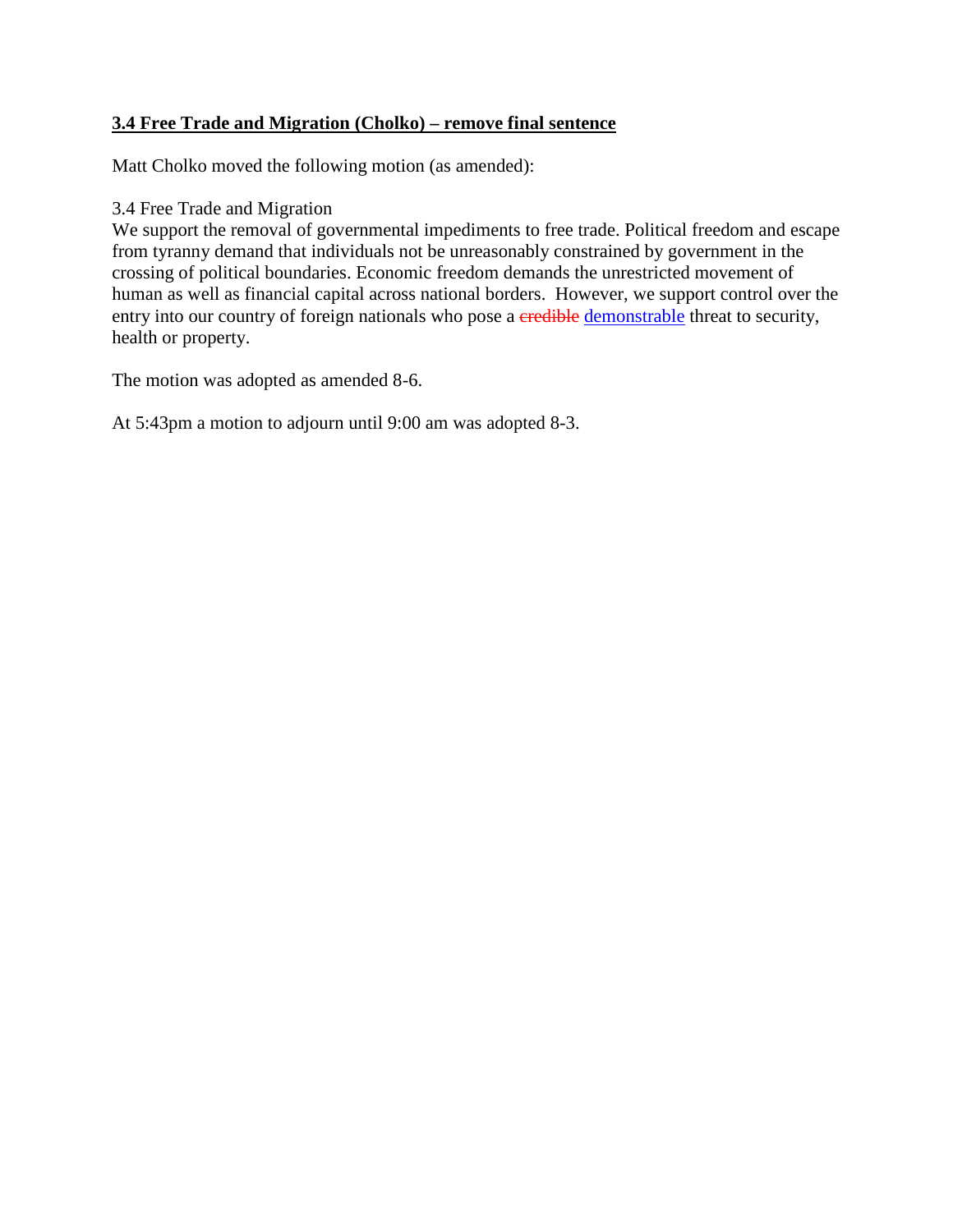### **Call to Order**

The Libertarian Party Platform Committee meeting was called to order by Alicia Mattson on March 27 at 9:08 a.m.

#### **Attendance**

Those present at the call to order were:

Dean Ahmad, M Carling, Matt Cholko, John Fockler, Jim Fulner, Lynn House, Chris Maden, Alicia Mattson, Guy McLendon, Roy Minet, Hollie Ryan, John Shuey, Aaron Starr, Jason Weinman, Nathan Wilson

Members not present for the meeting were:

Christian Padgett, Darryl Perry, Debbie Schum, Zachary Silva, Rebecca Sink-Burris

LNC Alternates: Mike Shipley (1<sup>st</sup>), Andy LeCureaux (2<sup>nd</sup>), Nick Frollini (3<sup>rd</sup>)

STATE Alternates: Bo Brown (VA), Nathan Kleffman (TX)

The minutes from yesterday were reviewed and approved without objection.

M Carling moved that once the committee minutes were approved, those minutes will be made public. The motion was approved without objection.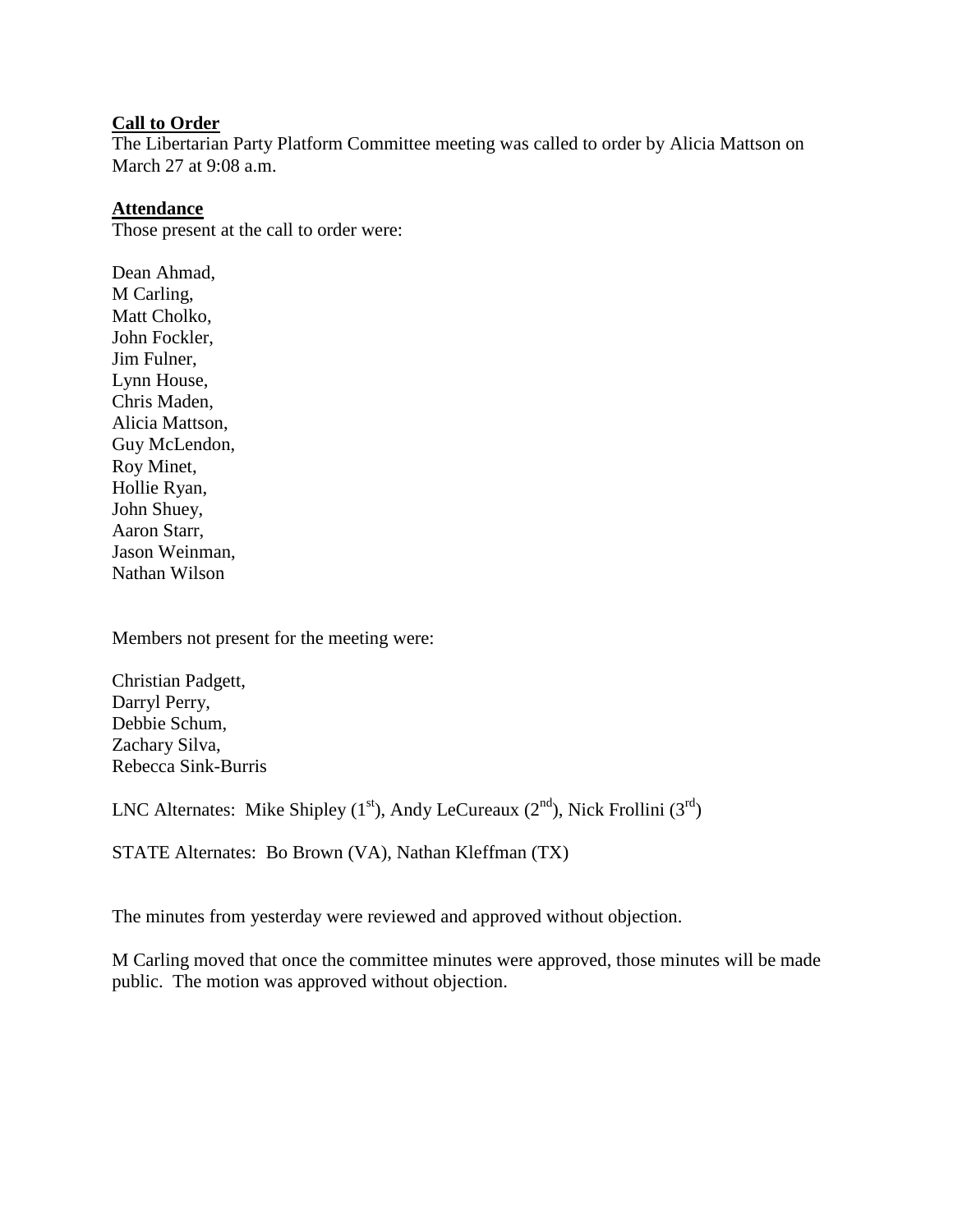# **2.3 Energy and Resources (contingent upon deletion of the original plank).**

Guy McLendon moved to create a new plank (as amended).

### 2.3 Energy and Resources

While energy is needed to fuel a modern society, government should not subsidize any particular form of energy. We oppose all government control of energy pricing, allocation, and production. Ethanol subsidies, in particular, have caused market misallocations that have led to higher food prices and demonstrate the tragic consequences of charging bureaucrats with the task of overruling the discipline of markets. Likewise, the use of military power to assure the supply of crude oil from foreign sources stifles innovation by US energy companies who would otherwise be driven to develop alternative energy supplies.

The motion was adopted 13-2.

Hollie Ryan moved to amend the proposal adopted yesterday as follows (as amended):

## 2.2 Environment

Individual rights are pointless without a clean, healthy environment capable of sustaining human life. As inseparable parts of nature, individuals have a right to shared natural resources like clean air, clean water, and wildlife and a duty to protect them. Governments are the worst polluters on record and have a terrible history regarding environmental protection, yet are not held to account for any damage they do to the environment. While private landowners have at times been guilty of environmental damage, they nonetheless have Competitive free markets and property rights stimulate the technological innovations and behavioral changes required to protect our environment and ecosystems. Private landowners and conservation groups have a vested interest, along with conservationists, in maintaining Earth's natural resources. Competitive free markets and property rights stimulate the kinds of technological innovation and behavioral changes necessary to prevent or mitigate pollution and the misuse of resources. In considering enforcement efforts aimed at protecting the environment, Governments are unaccountable for damage done to our environment and have a terrible track record when it comes to environmental protection. Protecting the environment requires a clear individual rights must be weighed against the potential to directly or indirectly damage the health, well-being, and livelihood of all human beings as a result of definition and enforcement of individual rights and responsibilities regarding damage caused to ecosystems. These resources like land, water, air, and wildlife rights and responsibilities must be clearly prescribed, and w. Where damages can be proven and quantified in a court of law, restitution to the injured parties must be required.

The motion was not adopted 0-14.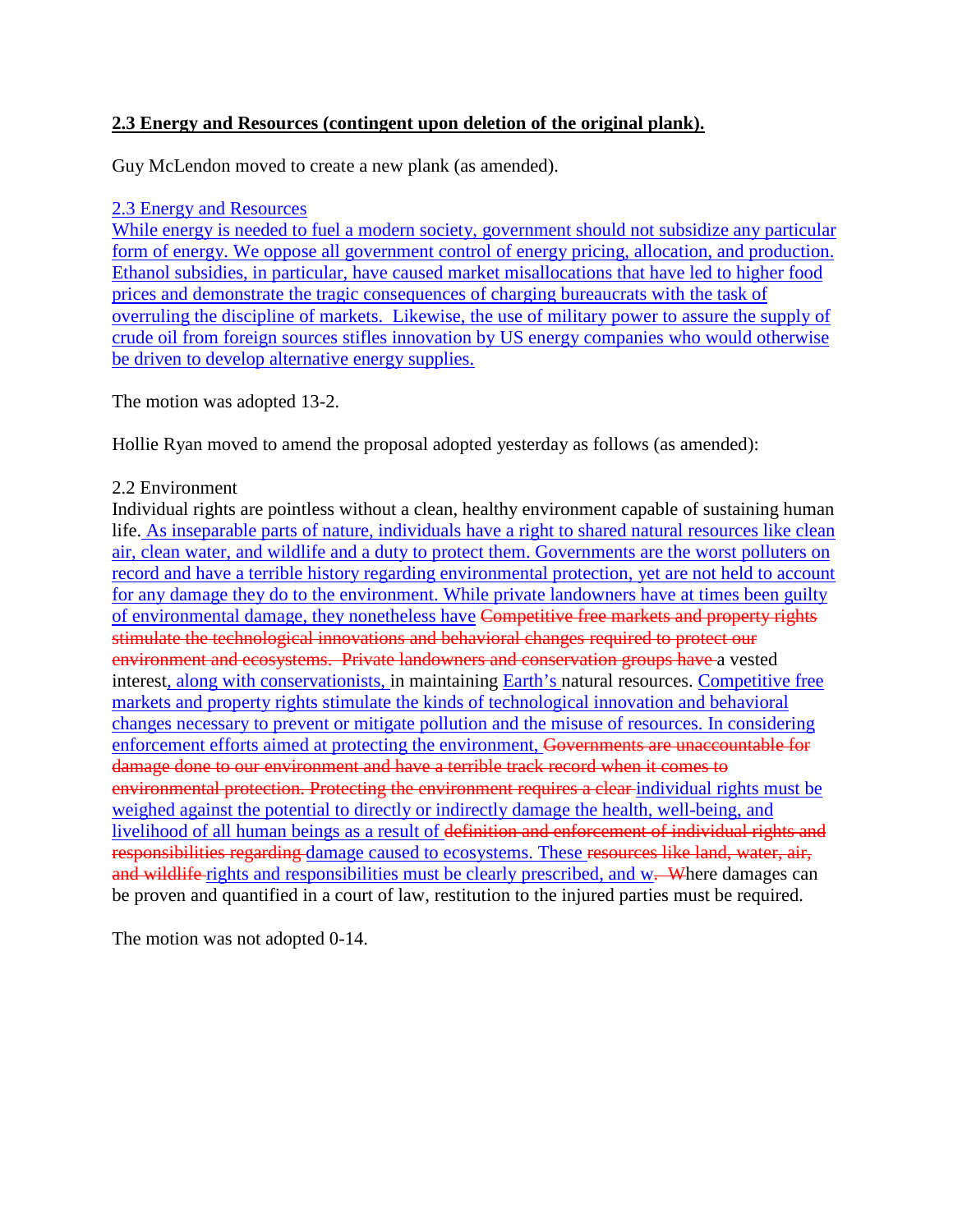# **3.6 Representative Government – alternative for first sentence**

Roy Minet proposed the following motion.

### 3.6 Representative Government

We support election systems that are more representative of the electorate at the federal, state and local levels. We support voting methods that allow voters to select more than one candidate in elections with more than two candidates, and which require a majority for election. As private voluntary groups, political parties should be allowed to establish their own rules for nomination procedures, primaries and conventions. We call for an end to any tax-financed subsidies to candidates or parties and the repeal of all laws which restrict voluntary financing of election campaigns. We oppose laws that effectively exclude alternative candidates and parties, deny ballot access, gerrymander districts, or deny the voters their right to consider all legitimate alternatives. We advocate initiative, referendum, recall and repeal when used as popular checks on government.

The motion was adopted as amended 11-3

## **3.6 Representative Government (Starr) – add form of government language**

Aaron Starr proposed the following motion:

#### 3.6 Representative Government

Libertarians support a constitutional republic with enumerated powers limited to defending individual rights to life, liberty and property. We support election systems that are more representative of the electorate at the federal, state and local levels. As private voluntary groups, political parties should be allowed to establish their own rules for nomination procedures, primaries and conventions. We call for an end to any tax-financed subsidies to candidates or parties and the repeal of all laws which restrict voluntary financing of election campaigns. We oppose laws that effectively exclude alternative candidates and parties, deny ballot access, gerrymander districts, or deny the voters their right to consider all legitimate alternatives. We advocate initiative, referendum, recall and repeal when used as popular checks on government.

The motion was not adopted 7-7.

#### **4.0 Omissions – (multiple) – options for new plank**

Roy Minet moved the following (as amended):

#### 4.0 Omissions

Each plank of this platform has been derived by the consistent application of libertarian principle. The elucidation in this platform of certain positions shall not be construed to deny or disparage any other rights retained by the people. The Liberty of the people, and of the individual, is always the highest concern.

The motion as amended was not adopted 6-9.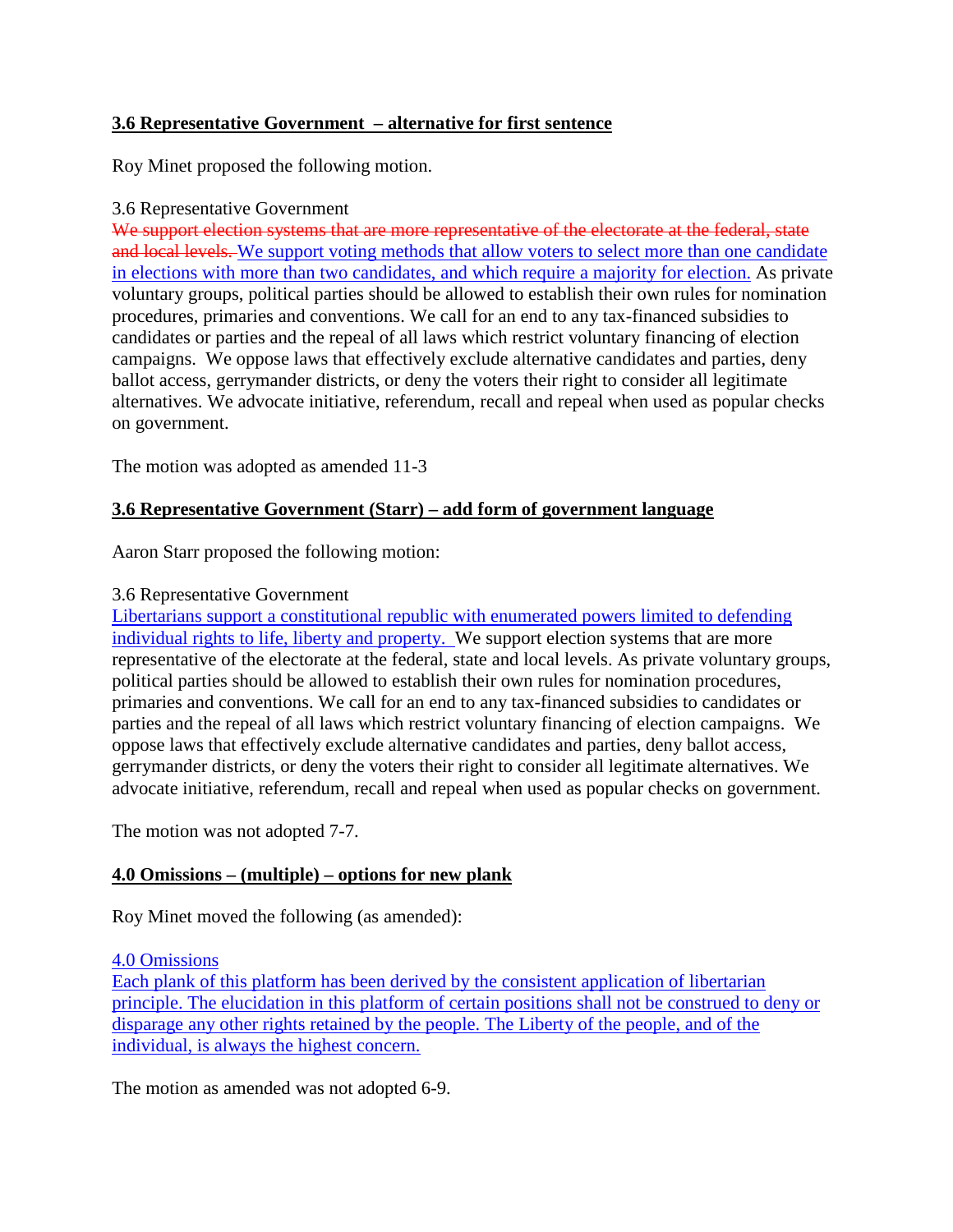# **New 1.7 Death Penalty (Ahmad) – new plank**

Dr. Ahmad moved the following motion:

### 1.7 Death Penalty

The death penalty is irreversible and no recompense can be made for an execution later found to be in error. Since 1973 there have been more than 155 exonerations of individuals wrongfully sentenced to death in the United States. Further, the death penalty is not fairly and uniformly applied, but disproportionally imposed based on the race of the victim. Given the fallibility of any judicial system, punishments that cannot be reversed or compensated for should not be levied. Apart from differences reasonable people may have as to the morality of the death penalty, the government's record in unfair execution of innocents requires an indefinite suspension of the death penalty.

The motion was adopted 10-5.

Dr. Ahmad moved the following as a substitute for the four previously approved motions on abortion.

### 1.5. Abortion

As defenders of individual rights, libertarians believe the legal definition for when a new individual comes into existence is of fundamental importance. We firmly believe that the desire for the preservation and protection of innocent lives is shared by all reasonable persons who, in good faith, often hold different views on the metaphysical question as to whether human personhood begins at conception, at birth, or at some point in between. Absent a consensus regarding the point at which human life begins, we hold that the highly sensitive decision to terminate a pregnancy must be left to each person's conscientious consideration, which may include matters of family, religion, or privacy. Nevertheless, libertarians agree that abortion must not be used as a common contraceptive, nor be paid for by taxpayers. Unwanted pregnancies should instead be minimized through alternative means, access to which must not be restricted by government, nor paid for using taxpayer funds.

The motion was not adopted 3-8.

We took up the item previously postponed from Roy Minet (as amended) as follows:

## **1.0 Personal Liberty (Minet) – address adult/children distinctions**

## 1.0 Personal-Individual Liberty

Adults Individuals should be free to make choices for themselves and to accept responsibility for the consequences of the choices they make. Parents or legal guardians are entirely responsible for raising their children and have the right to nurture them in accordance with their own standards and beliefs, unless a jury of peers finds abuse, neglect or reckless endangerment. As children mature and develop the ability to understand and accept responsibility for the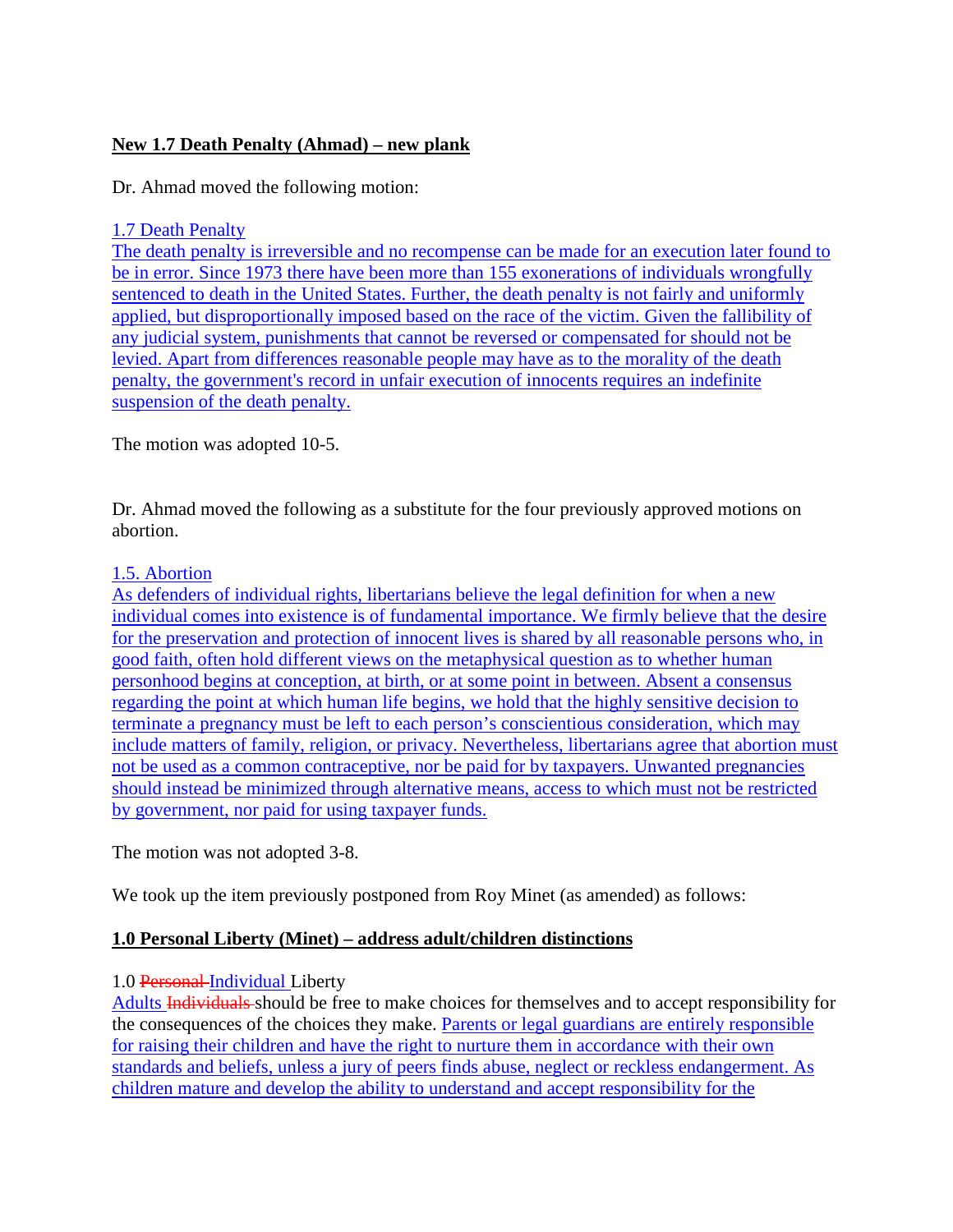consequences of their actions, they become responsible for the exercise of their own rights. Our support of an individual's right to make choices in life does not mean that we necessarily approve or disapprove of those any particular choices. No individual, group or government may initiate force against any other individual, group or government.

#### 3.5 Rights and Discrimination

Libertarians embrace the concept that all people are born with certain inherent rights. We reject the idea that a natural right can ever impose an obligation upon others to fulfill that "right." We condemn bigotry as irrational and repugnant. Government should neither deny nor abridge any individual's human right based upon sex, wealth, ethnicity, creed, age, national origin, personal habits, political preference or sexual orientation. Members of private organizations retain their rights to set whatever standards of association they deem appropriate, and individuals are free to respond with ostracism, boycotts and other free market solutions. Parents, or other guardians, have the right to raise their children according to their own standards and beliefs. This statement shall not be construed to condone child abuse or neglect.

Motion as amended was not adopted 0-12.

M Carling proposed the following (as amended):

#### Preamble

As Libertarians, we seek a world of liberty; a world in which all individuals are sovereign over their own lives and no one is forced to sacrifice his or her values for the benefit of others.

We believe that respect for individual rights is the essential precondition for a free and prosperous world, that force and fraud must be banished from human relationships, and that only through freedom can peace and prosperity be realized.

Consequently, we defend each person's right to engage in any activity that is peaceful and honest, and welcome the diversity that freedom brings. The world we seek to build is one where individuals are free to follow their own dreams in their own ways, without interference from government or any authoritarian power.

The Liberty of the people, and of the individual, is always the highest concern. Our aim is to keep the Republicans out of your bedroom and the Democrats out of your pockets, so that you can make your own choices and live your life as you choose.

In the following pages we have set forth our basic principles and enumerated various policy stands derived from those principles. The elucidation in this platform of certain positions shall not be construed to deny or disparage any other rights retained by the people.

These specific policies are not our goal, however. Our goal is nothing more nor less than a world set free in our lifetime, and it is to this end that we take these stands.

The motion was adopted as amended 11-4.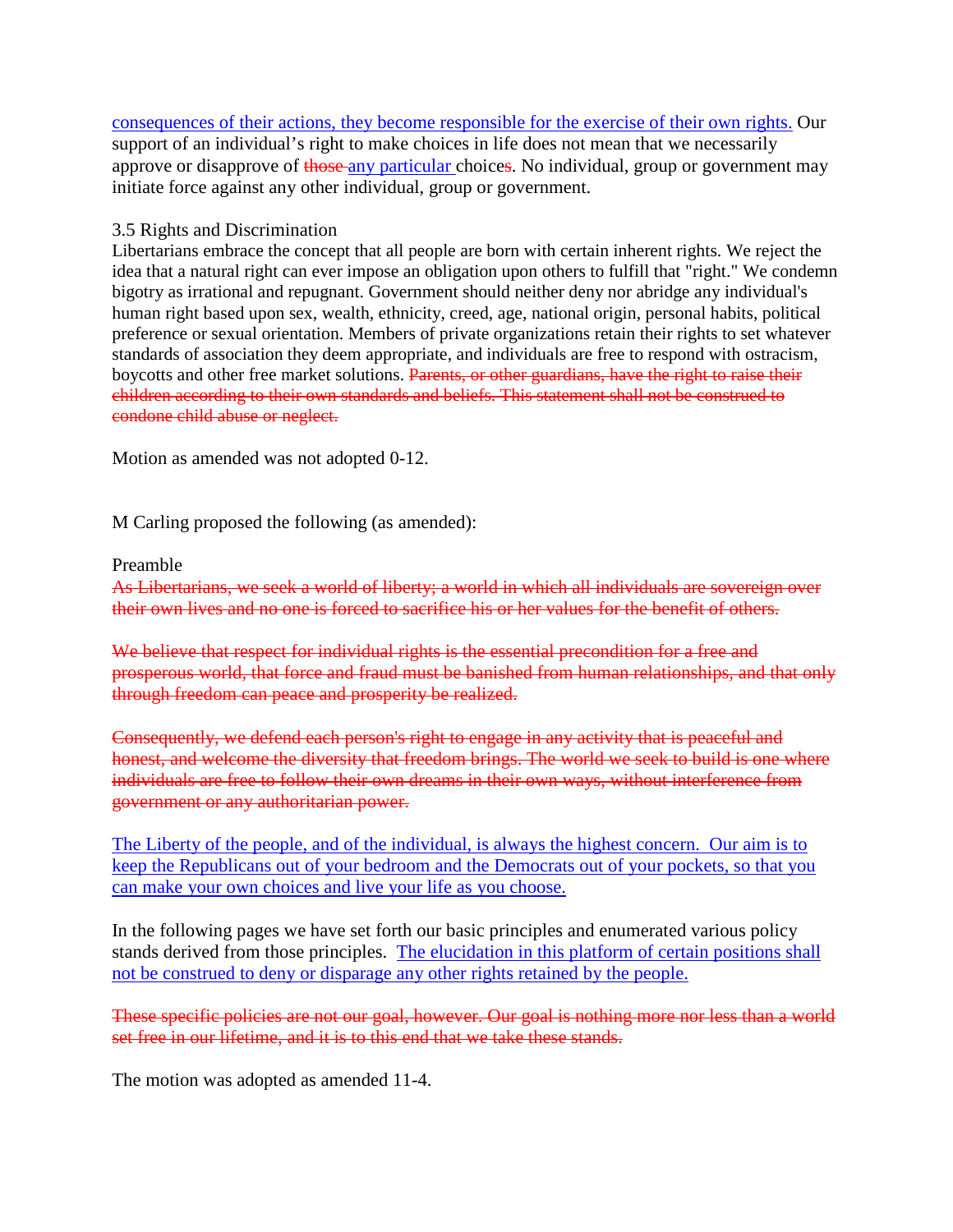Chris Maden made the following motion (as amended):

1.7 Intellectual Monopoly

Copyright is a government-granted monopoly on intellectual work for the purpose of promoting progress in arts and science. File sharing and other personal-use infringements of copyright law should be a matter of civil law, not criminal law, with penalties limited to a reasonable multiple of the retail price of the copyrighted item. The term of copyright should be limited to the longer of twenty years or the life of the author.

The motion as amended was adopted 10-2.

The minutes for March 27 were approved without objection.

The meeting adjourned to the call of the chair at 2:28 pm.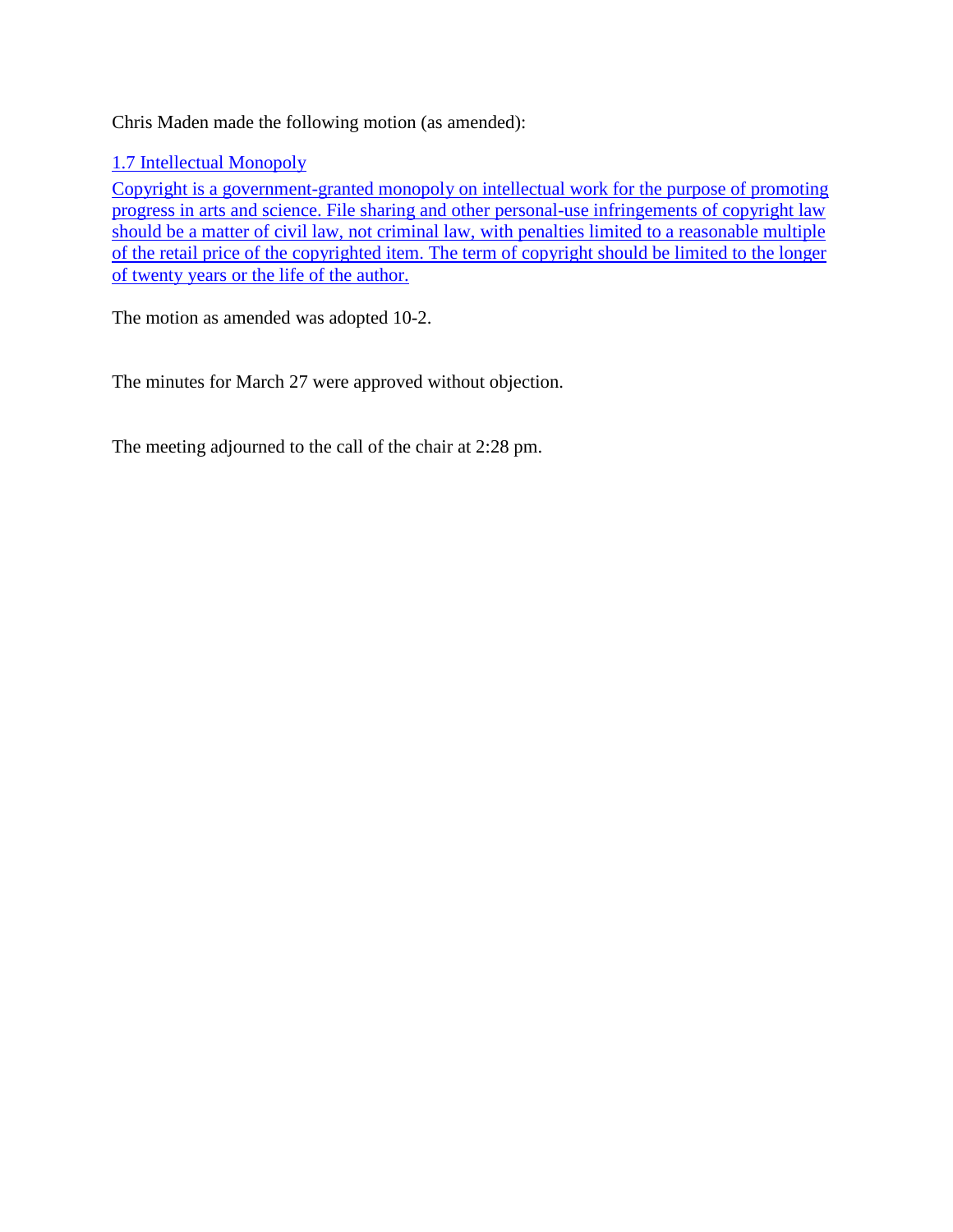Email Ballot 01

Motion: to elect the permanent chair of the 2016 Platform Committee

Formal Nominees: Chris Maden, Alicia Mattson

Start Date: January 19, 2016 End Date: January 29, 2016

Co-Sponsors: Carling, Minet, McLendon, Schum, Starr

Voting for Alicia Mattson: Ahmad, Carling, Cholko, Frollini, Fockler, House, Mattson, Maden, McLendon, Minet, Schum, Sink-Burris, Starr, Weinman, Wilson

Voting for Chris Maden: Fulner, Perry, Silva

With 15 of 18 votes, Alicia Mattson was elected Chair.

Email Ballot 02

Motion: to elect the secretary of the 2016 Platform Committee

Formal Nominees: Aaron Starr

Start Date: February 2, 2016 End Date: February 12, 2016

Sponsor: Mattson

Voting for Aaron Starr: Carling, Cholko, Fockler, Frollini, House, Maden, McLendon, Minet, Schum, Silva, Sink-Burris, Weinman, Wilson

Write-In Vote for M Carling: Fulner

Specific Abstention: Perry

With 13 of 14 votes, Aaron Starr was elected Secretary.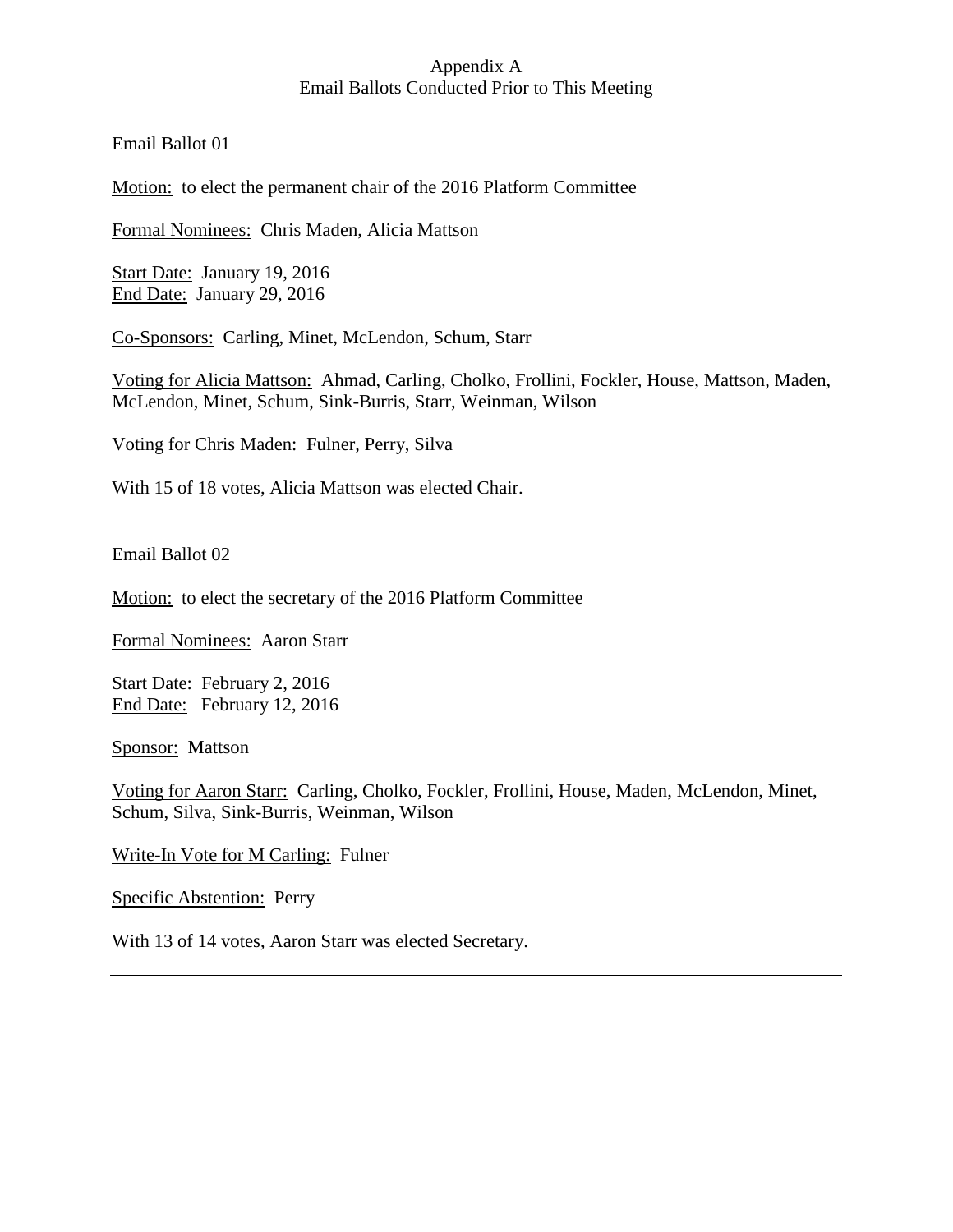Email Ballot 03

Motion: Recommend that the delegates delete plank 1.5 Abortion

1.5 Abortion

Recognizing that abortion is a sensitive issue and that people can hold good-faith views on all sides, we believe that government should be kept out of the matter, leaving the question to each person for their conscientious consideration.

Start Date: February 14, 2016 End Date: February 24, 2016

Co-Sponsors: Fockler, Fulner, Mattson, McLendon, Minet, Schum, Shuey, Silva, Sink-Burris, Starr, Weinman, Wilson

Voting "aye": Fockler, Frollini, Fulner, Mattson, McLendon, Minet, Padgett, Schum, Shuey, Starr, Wilson

Voting "no": Carling, Cholko, House, Maden, Perry, Sink-Burris

With a vote tally of 11-6, the motion was adopted.

Email Ballot 04

Motion: Recommend that the delegates delete plank 4.0 Omissions

4.0 Omissions

Our silence about any other particular government law, regulation, ordinance, directive, edict, control, regulatory agency, activity, or machination should not be construed to imply approval.

Start Date: February 24, 2016 End Date: March 5, 2016

Co-Sponsors: Carling, Mattson, Minet, Sink-Burris, Starr, Weinman, Wilson

Voting "aye": Carling, Mattson, McLendon, Minet, Schum, Shuey, Sink-Burris, Starr, Weinman

Voting "no": Ahmad, Cholko, Fulner, House, Maden, Perry, Shipley

With a vote tally of 9-7, the motion was adopted.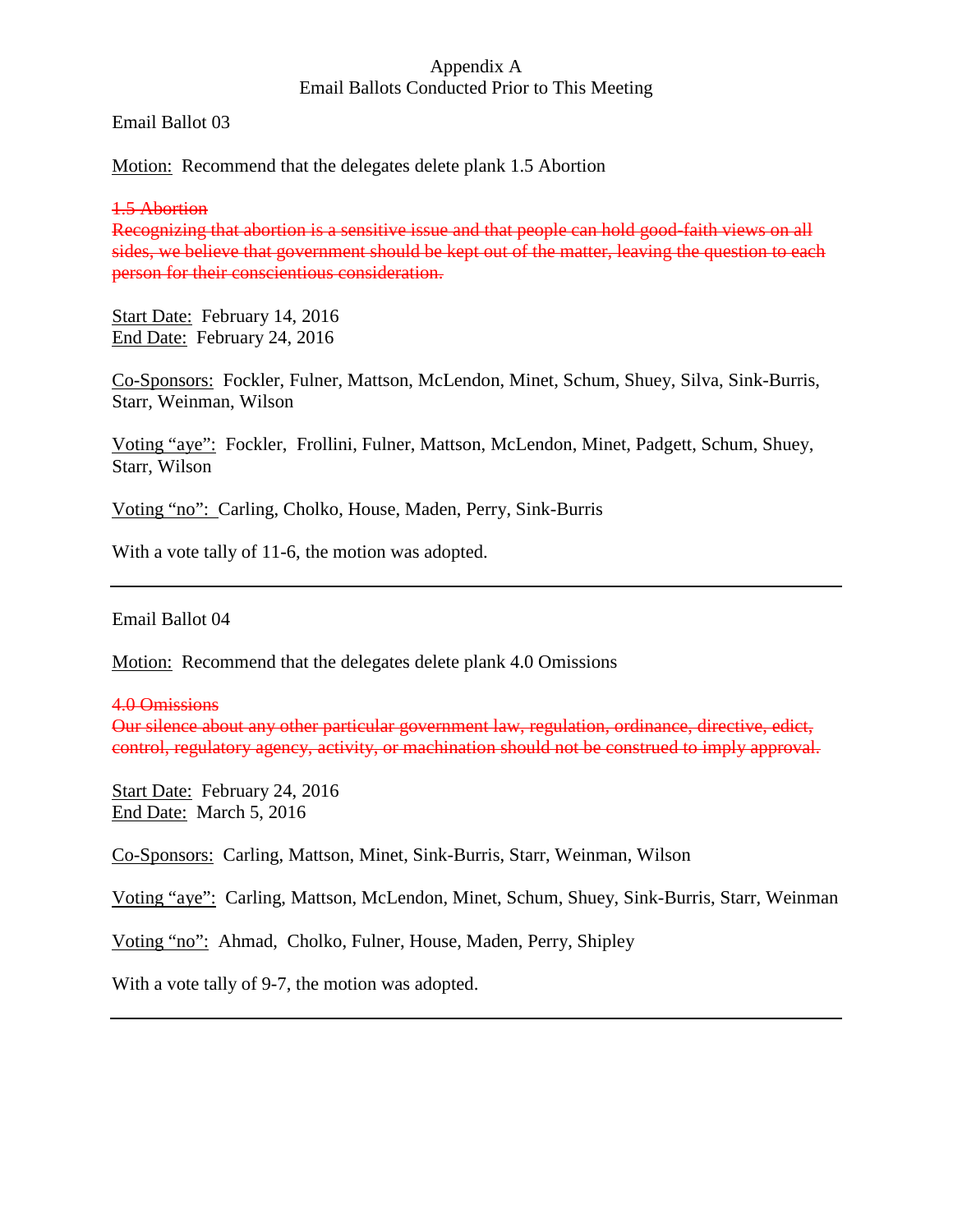### Email Ballot 05

Motion: Recommend that the delegates adopt a new plank, contingent upon their adoption of our proposal to delete the current plank:

1.5 Abortion Taxpayers should not be forced to pay for other people's abortions.

Start Date: February 27, 2016 End Date: March 8, 2016

Co-Sponsors: Carling, Cholko, Schum, Sink-Burris, Starr, Weinman

Voting "aye": Carling, Cholko, Fockler, Frollini, Mattson, Padgett, Schum, Sink-Burris, Starr, Weinman, Wilson

Voting "no": Ahmad, Fulner, Maden, Minet, Perry, Ryan, Shipley, Shuey

With a vote tally of 11-8, the motion was adopted.

## Email Ballot 06

Motion: Recommend that the delegates amend …contingent upon their adoption of our proposals to delete the current plank and create the replacement plank.

#### 1.5 Abortion

Taxpayers should not be forced to pay for other people's abortions. Moreover, we advocate eliminating regulations that prohibit over-the-counter sales of contraceptives, which prevent unwanted pregnancies.

Start Date: February 27, 2016 End Date: March 8, 2016

Co-Sponsors: Carling, Cholko, Schum, Sink-Burris, Starr, Weinman

Voting "aye": Carling, Cholko, Fockler, Frollini, Mattson, Padgett, Schum, Sink-Burris, Starr, Weinman, Wilson

Voting "no": Ahmad, Fulner, Maden, Minet, Perry, Shipley, Shuey

With a vote tally of 11-7, the motion was adopted.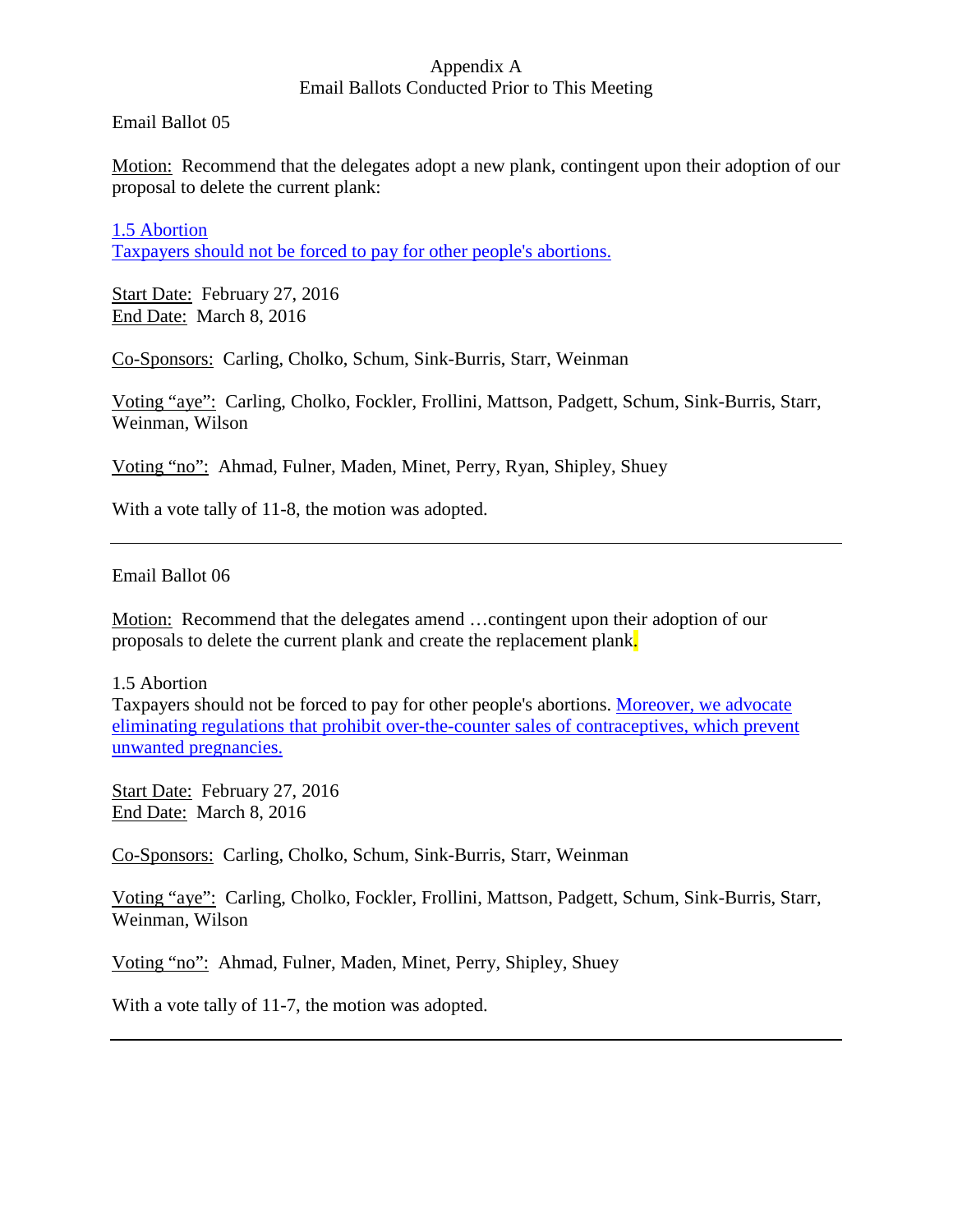# Appendix A

### Email Ballots Conducted Prior to This Meeting

Email Ballot 07

Motion: Recommend that the delegates amend...contingent on our passage of Email Ballots 05 and 06, which create and modify the plank.

1.5 Abortion

While we may respectfully disagree on the subject of when human rights begin, we are united in our belief that Taxpayers taxpayers should not be forced to pay for other people's abortions. Moreover, we advocate eliminating regulations that prohibit over-the-counter sales of contraceptives, which prevent unwanted pregnancies.

Start Date: February 27, 2016 End Date: March 8, 2016

Co-Sponsors: Carling, Cholko, Schum, Sink-Burris, Starr, Weinman

Voting "aye": Maden, Mattson, Padgett, Schum, Sink-Burris, Starr, Weinman, Wilson

Voting "no": Ahmad, Carling, Frollini, Fulner, Minet, Shipley, Shuey

With a vote tally of 8-7, the motion was adopted.

Email Ballot 08

Motion: Recommend that the delegates amend…contingent on our passage of Email Ballots 05, 06 and 07

1.5 Abortion

Libertarians across the spectrum present logical arguments in support of their principled positions on abortion. While we may respectfully disagree on the subject of when human rights begin, we are united in our belief that taxpayers should not be forced to pay for other people's abortions. Moreover, we advocate eliminating regulations that prohibit over-the-counter sales of contraceptives, which prevent unwanted pregnancies.

Start Date: February 27, 2016 End Date: March 8, 2016

Co-Sponsors: Cholko, Schum, Sink-Burris, Starr

Voting "aye": Maden, Mattson, Padgett, Perry, Schum, Sink-Burris, Starr, Wilson

Voting "no": Ahmad, Carling, Cholko, Frollini, Fulner, Minet, Shipley, Shuey

With a vote tally of 8-8, the motion failed.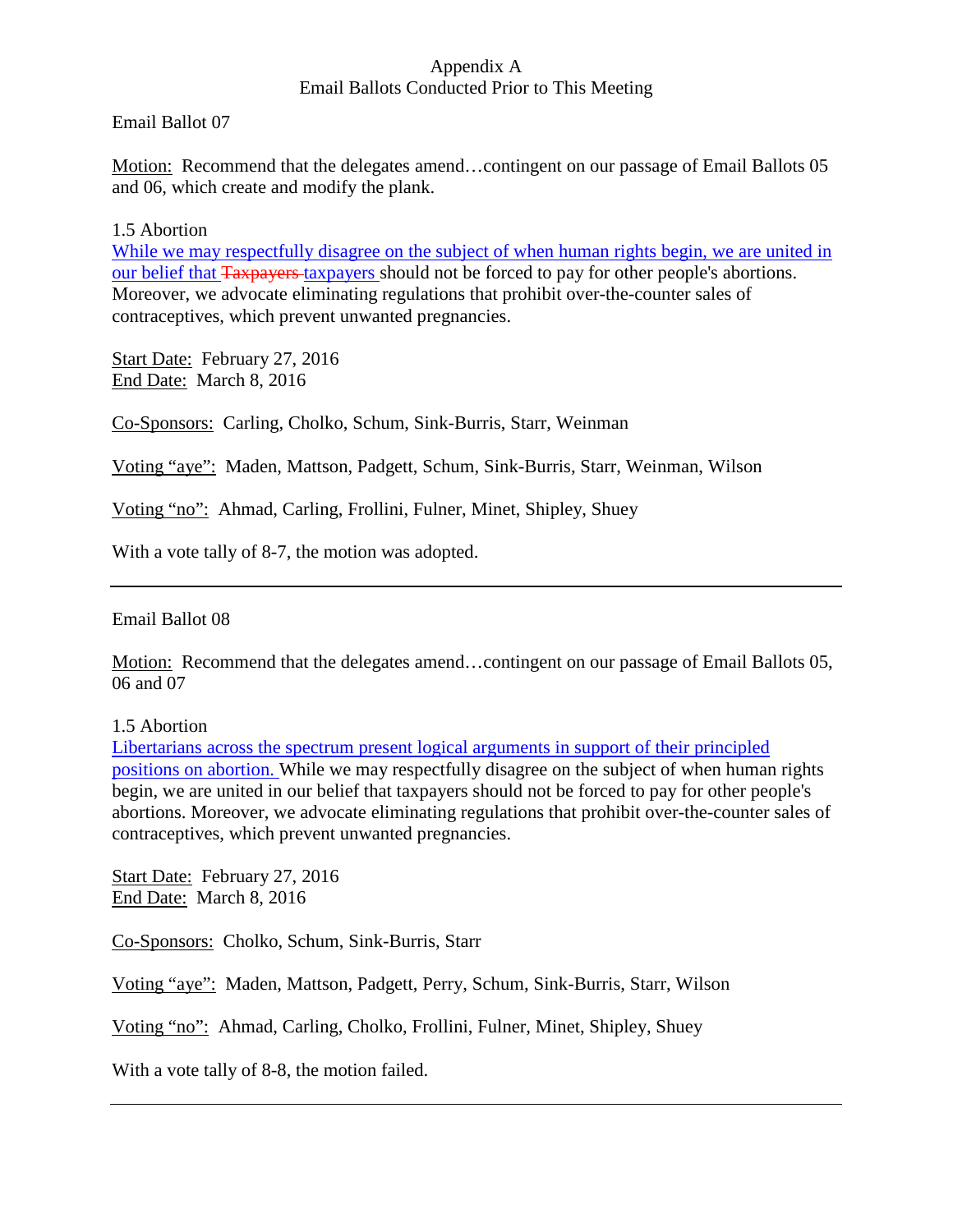### Email Ballot 09

Motion: Recommend that the delegates amend plank 3.6 Representative Government as follows:

### 3.6 Representative Government

We support election systems that are more representative of the electorate at the federal, state and local levels. As private voluntary groups, political parties should be allowed free to establish their own rules for nomination procedures, primaries and conventions. We call for an end to any tax-financed subsidies to candidates or parties and the repeal of all laws which restrict voluntary financing of election campaigns. We oppose laws that effectively exclude alternative candidates and parties, deny ballot access, gerrymander districts, or deny the voters their right to consider all legitimate alternatives. We advocate initiative, referendum, recall and repeal when used as popular checks on government.

Start Date: March 10, 2016 End Date: March 20, 2016

Co-Sponsors: Carling, Cholko, Fulner, Minet, Ryan

Voting "aye": Ahmad, Carling, Cholko, Fockler, Maden, Mattson, McLendon, Minet, Perry, Ryan, Schum, Shuey, Shipley, Silva, Starr

Voting "no": (none)

With a vote tally of 15-0, the motion was adopted.

Email Ballot 10

Motion: to amend the recommendation in Email Ballot 07 to strike out "human" and instead insert "individual"

Start Date: March 10, 2016 End Date: March 20, 2016

Co-Sponsors: Carling, Maden, Minet, Starr

Voting "aye": Carling, Cholko, Frollini, Maden, Mattson, McLendon, Minet, Schum, Shipley, Silva, Starr, Weinman

Voting "no": Fockler, Fulner, Perry, Shuey, Sink-Burris

With a vote tally of 12-5, the motion was adopted.